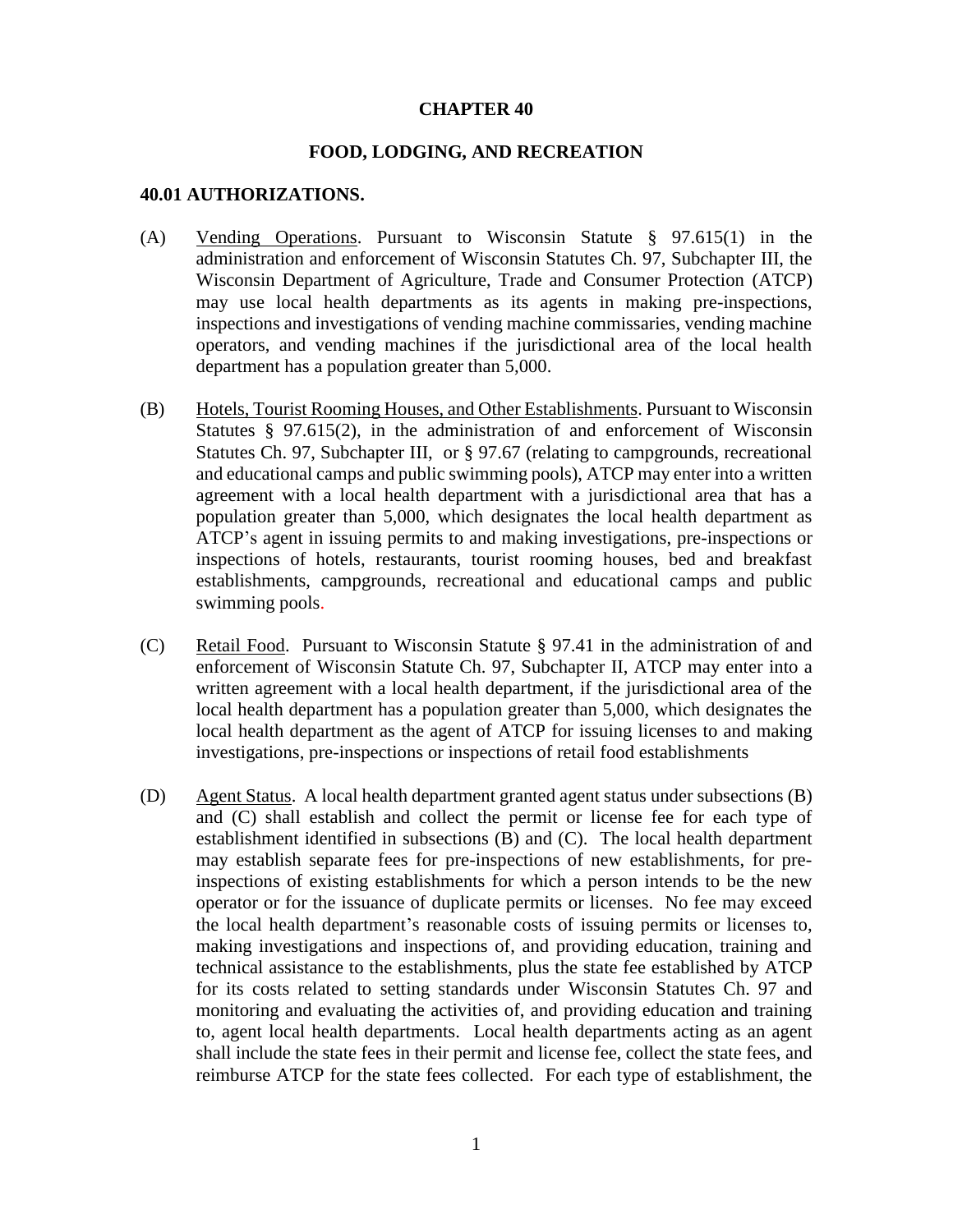state fee may not exceed 20% of the permit or license fees charged under Wisconsin Statute §§ 97.41(5) and 97.615(2)(e). A local health department granted agent status under Wisconsin Statute Ch. 97 may issue a single permit or license and establish and collect a single fee which authorizes the operation on the same premises of more than one type of establishment for which it is granted agent status under Wisconsin Statute §§ 97.41 and 97.615.

A local health department has no authority to act as an agent of the State under this ordinance unless a valid written agreement exists between it and ATCP.

- (E) Public Health. The St. Croix County Department of Health and Human Services Public Health is eligible under state law and authorized by this Chapter to act as an agent of ATCP in St. Croix County, as long as it is designated an agent by written agreement with ATCP, for purposes of:
	- (1) Making inspections and investigations of vending machine commissaries, vending machine operators, and vending machines.
	- (2) Issuing permits to and making investigations or inspections of hotels, tourist rooming houses, bed and breakfast establishments, campgrounds, recreational and educational camps, and public swimming pools.
	- (3) Issuing licenses to and making investigations or inspections of retail food establishments (including restaurants).
	- (4) Adopting and imposing regulations related to vending operations, hotels, tourist rooming houses, and other establishment operations, and retail food establishments. All regulations adopted and imposed can only be stricter than, and not in conflict with, the regulations set forth in Wisconsin Statute Chapter 97 and Wisconsin Administrative Code Chapters ATCP 72-79.

#### **40.02 DEFINITIONS.**

The definitions set forth in Wisconsin Statute Chapter 97 and Wisconsin Administrative Code Chapters ATCP 72-79 are adopted by reference into this ordinance.

# **40.03 REGULATIONS AND ENFORCEMENT.**

- (A) The regulation and enforcement provisions applicable to the activities or establishments identified in Section 40.01 of this Chapter are contained in the laws, rules, and regulations set forth in the following chapters of the Wisconsin Statutes and Wisconsin Administrative Code and they, and any modifications, are hereby adopted by reference:
	- ATCP 72 Hotels, Motels, and Tourist Rooming Houses
	- ATCP 73 Bed and Breakfast Establishments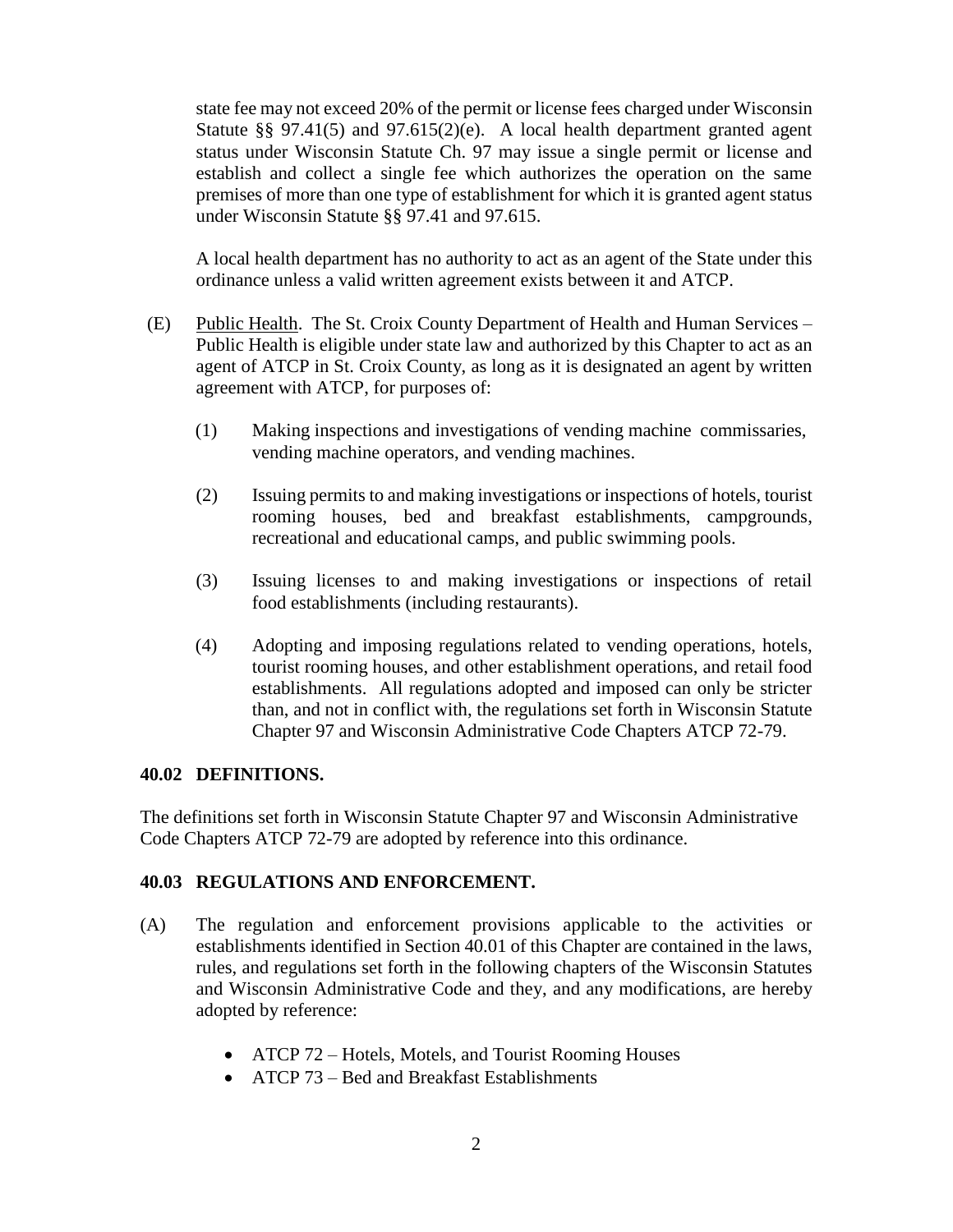- ATCP 74 Local Agents and Regulations
- ATCP 75 Retail Food Establishments
- ATCP 76– Safety, Maintenance, and Operation of Public Pools and Water Attractions
- ATCP 78 Recreational and Education Camps
- ATCP 79 Campgrounds
- Wisconsin Statute Ch. 97
- Wisconsin Statute Ch. 251
- (B) The agent shall take necessary and reasonable action to enforce Wisconsin Statute Ch. 97, Subchapters II and III and related administrative code rules for the types of facilities for which the agent has been delegated agent status. Enforcement actions may include revocation, suspension, fines, orders to close, temporary or final hold orders on equipment, food, processes, or facilities and conditional permits. The agent shall notify ATCP in writing within ten (10) days after taking any enforcement action involving permit suspension or revocation or court action.
- (C) Pursuant to Wisconsin Statute § 66.0417, Local Enforcement of Certain Food and Health Regulations, if an agent has reasonable cause to believe that any examined food constitutes, or that any construction, sanitary condition, operation or method of operation of the premises or equipment used on the premises creates an immediate danger to health, the agent may issue a temporary order and cause it to be delivered to the licensee, or to the owner or custodian of the food, or to both. No temporary order is effective for longer than 14 days from the time of its delivery, but a temporary order may be reissued for one additional 14-day period, if necessary to complete the analysis or examination of samples, specimens, or other evidence. If the analysis or examination shows that the food, construction, sanitary condition, operation or method of operation of the premises or equipment constitutes an immediate danger to health, the licensee, owner, or custodian shall be notified. Upon receipt of the notice, the temporary order remains in effect until a final decision is issued and no food described in the temporary order may be sold or moved and no operation may be resumed without the approval of the county. A notice issued as set forth above shall be accompanied by a hearing set forth in Wisconsin Statutes §§ 66.0417(3) and 68.11(1).

# **40.04 FEES.**

Annual permit and license fees, pre-inspection fees, and other fees authorized by law shall be established by the St. Croix County Health and Human Services Board. The fees shall cover the reasonable costs of the services. A written schedule of fees shall be created identifying the types of facilities regulated and the annual permit fee, pre-inspection fee, and any other fee for each type of facility.